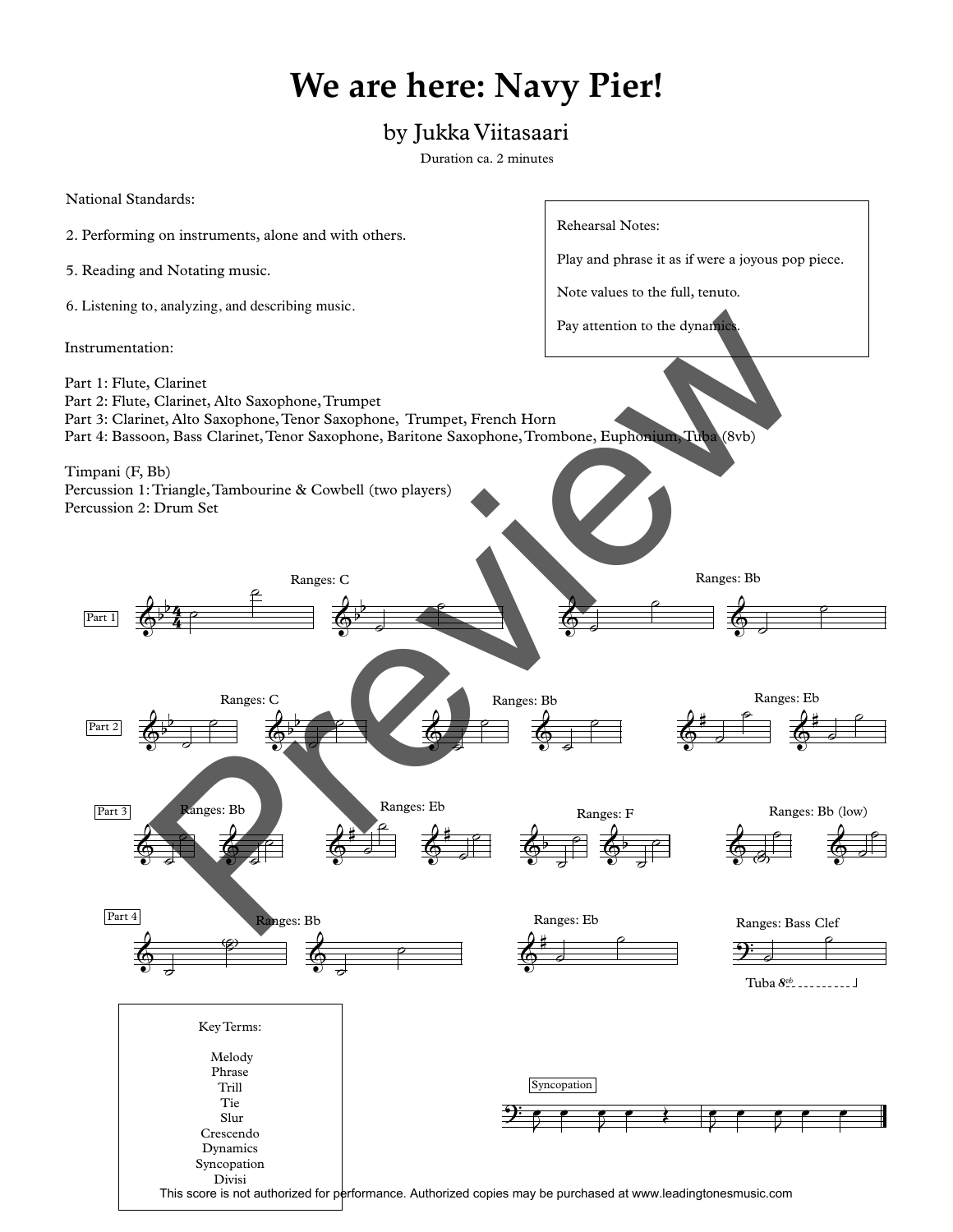

©2020 Leading Tones Music, LLC. All rights reserved This score is not authorized for performance. Authorized copies may be purchased at www.leadingtonesmusic.com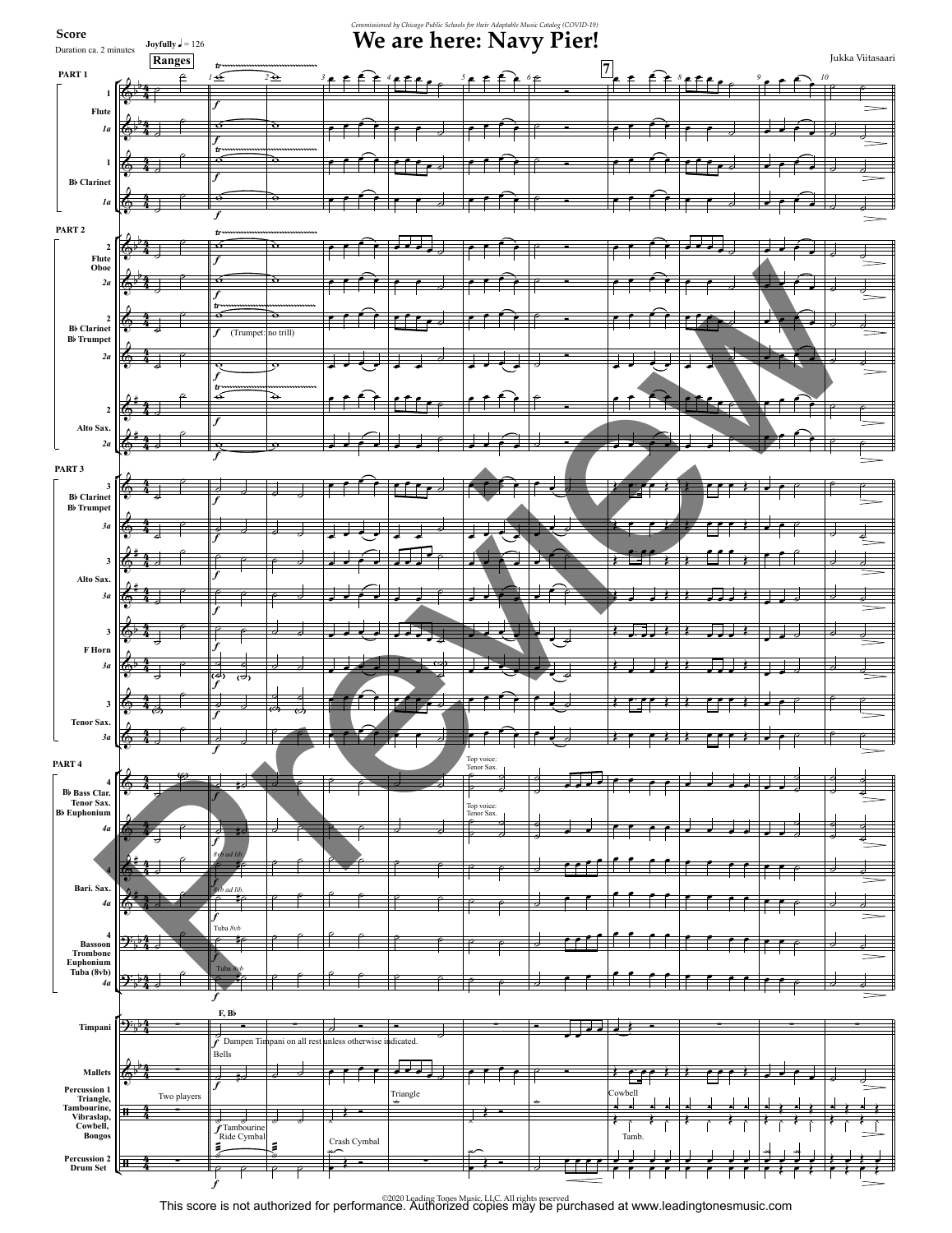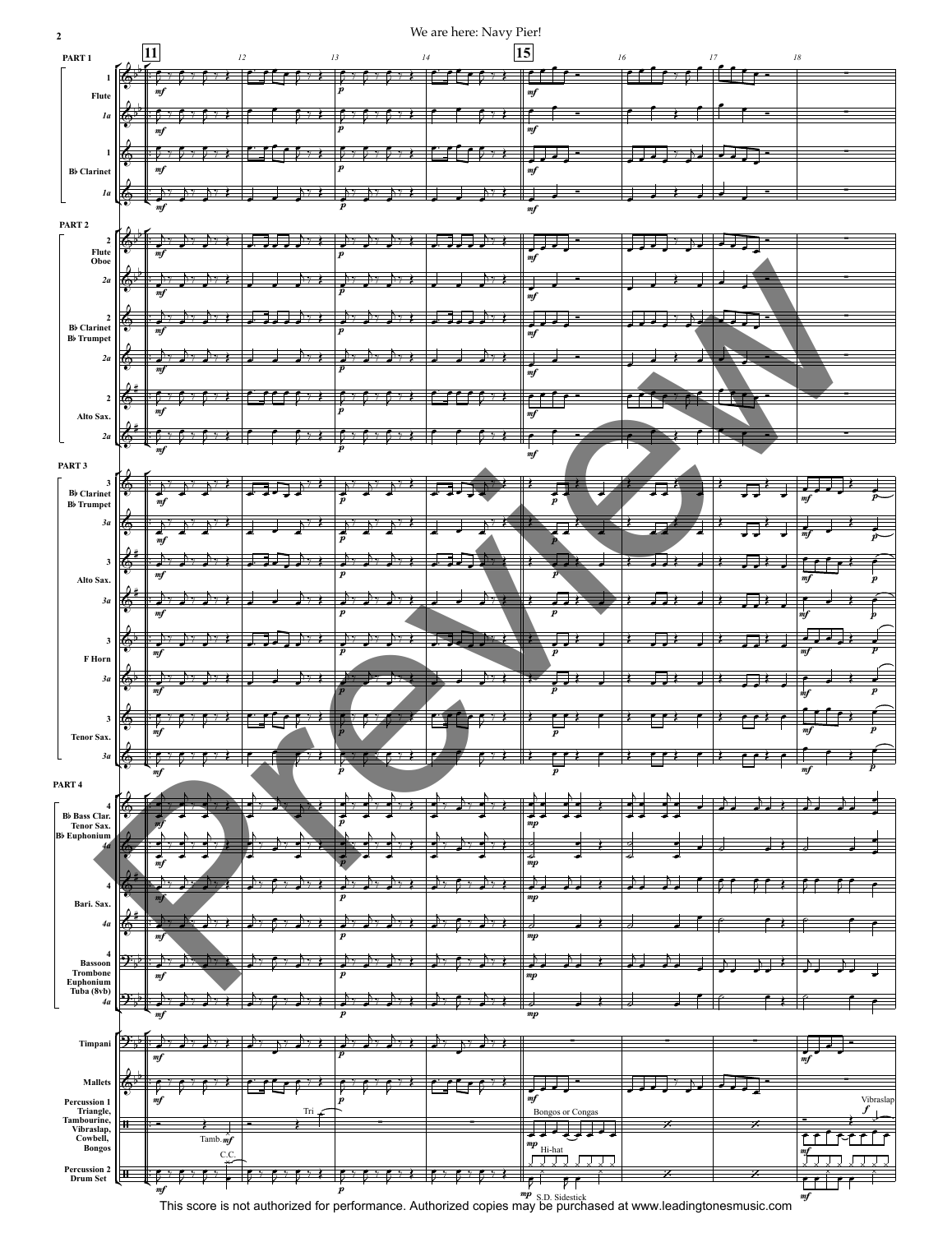

This score is not authorized for performance. Authorized copies may be purchased at www.leadingtonesmusic.com